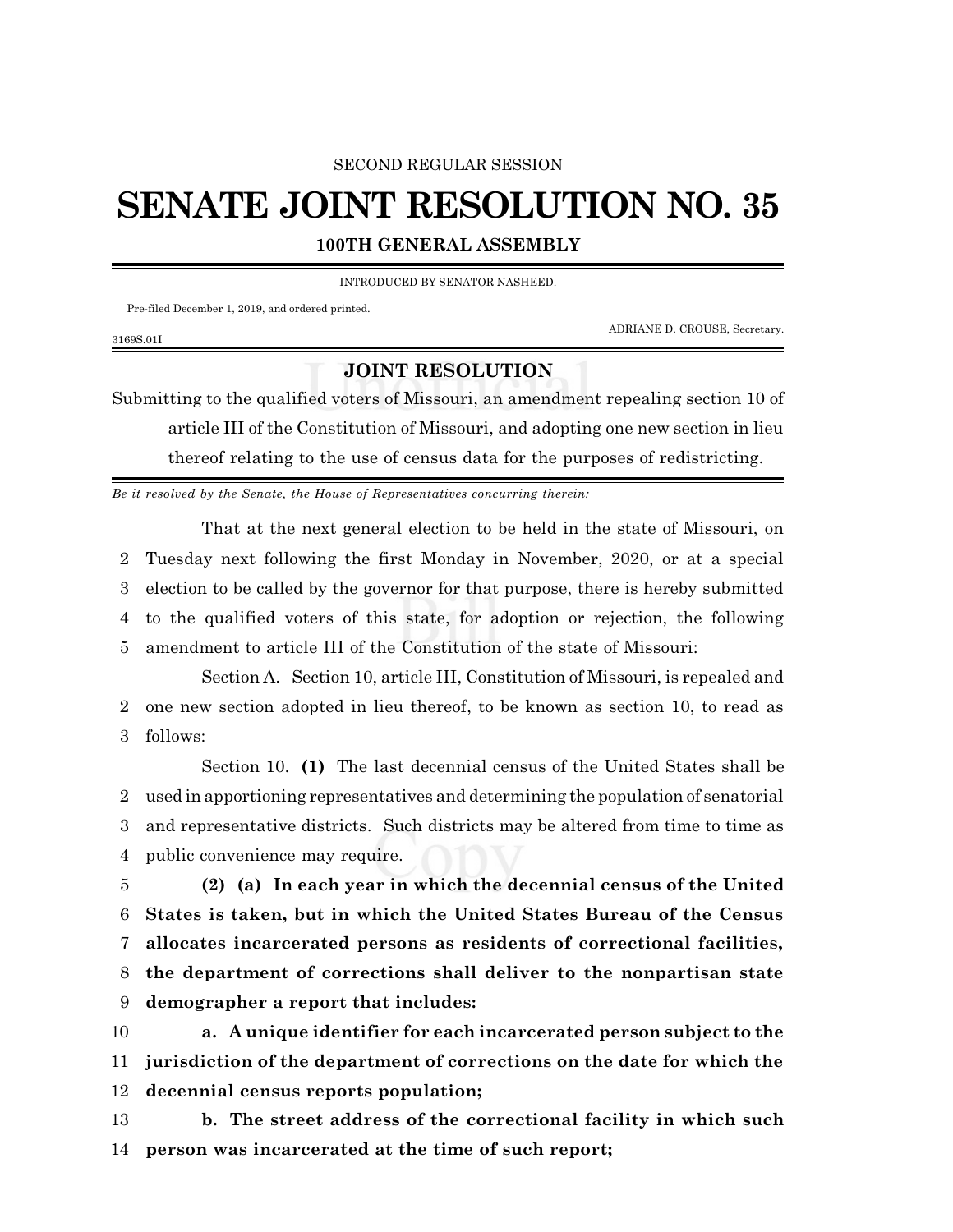**c. The last known address of such person prior to incarceration or other legal residence, if known; and**

 **d. The person's race, whether the person is of Hispanic or Latino origin, and whether the person is over the age of eighteen, if known.**

 **(b) The information required to be provided to the nonpartisan state demographer pursuant to paragraph (a) of this subdivision shall not include the name of any incarcerated person and shall not allow for the identification of any such person therefrom, except to the department of corrections. The information shall be treated as confidential, and shall not be disclosed by the nonpartisan state demographer except as redistricting data aggregated by census block for purposes specified in subdivision (4) of this section.**

 **(3) In each year in which the decennial census of the United States is taken, but in which the United States Bureau of the Census allocates incarcerated persons as residents of correctional facilities, the nonpartisan state demographer shall request each agency that operates a federal facility in this state that incarcerates persons convicted of a criminal offense to provide the nonpartisan state demographer with a report including the information listed in paragraph (a) of subdivision (2) of this section.**

 **(4) The nonpartisan state demographer shall prepare redistricting population data to reflect incarcerated persons at their residential address pursuant to subdivision (5) of this section. The data prepared by the nonpartisan state demographer pursuant to subdivision (5) of this section shall be the basis of representative and senatorial districts established under sections 3 and 7 of this article. Incarcerated populations residing at unknown geographic locations within the state shall not be used to determine the ideal population of any set of districts.**

 **(5) (a) For each person included in a report received under subdivisions (2) and (3) of this section, the nonpartisan state demographer shall determine the geographic units for which population counts are reported in the decennial census of the United States that contain the facility of incarceration and the legal residence as listed according to the report.**

 **(b) For each person included in a report received under subdivisions (2) and (3) of this section, if the legal residence is known**